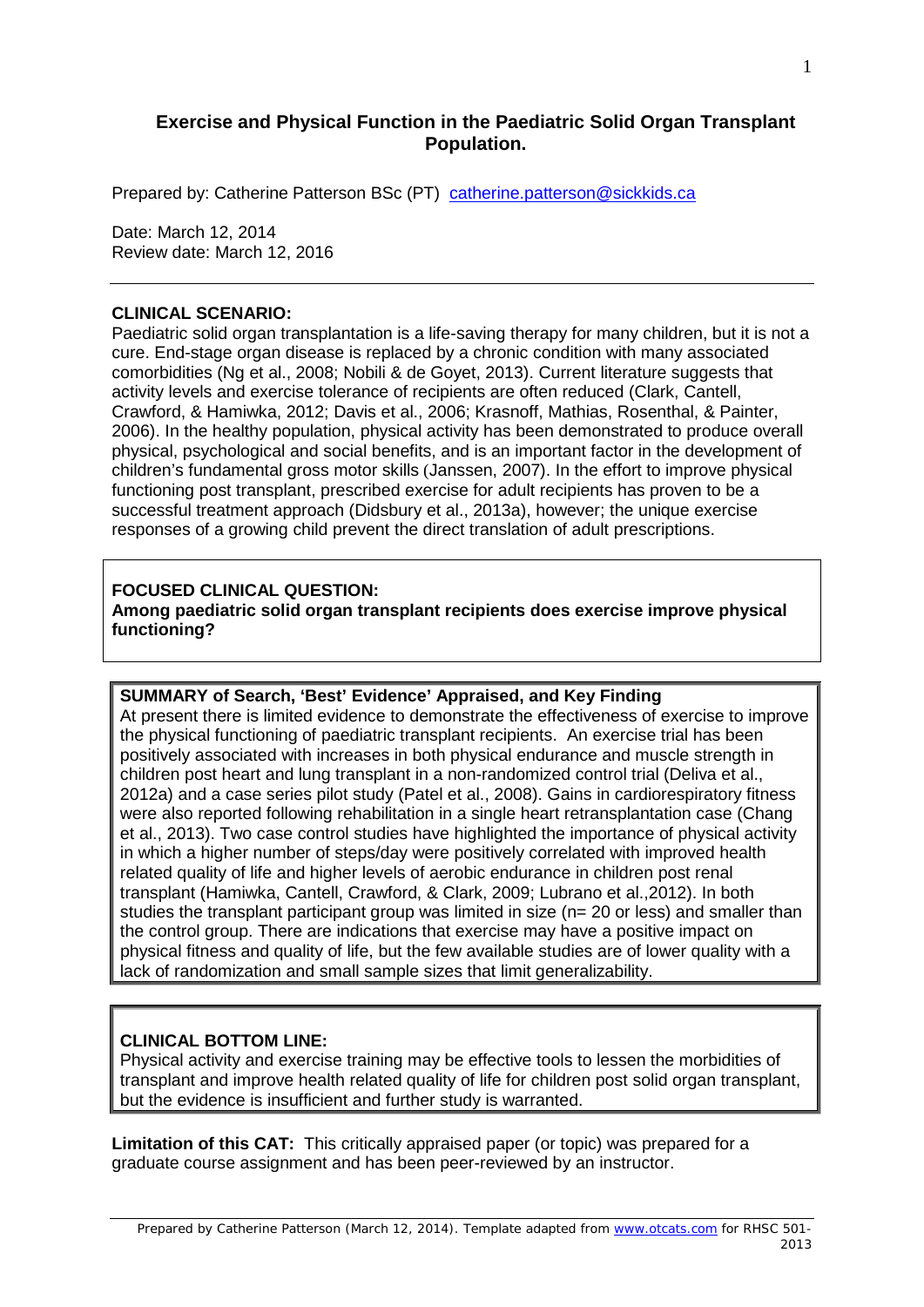# **SEARCH STRATEGY:**

# **Terms used to guide Search Strategy:**

- **P**atient/Client Group: Children (age <18 yrs.) post solid organ transplant (heart, lung, liver and kidney)
- **I**ntervention (or Assessment): exercise, also represented as physical activity or sports
- **C**omparison: none
- **O**utcome(s): physical functioning measured quantitatively as a subjective HRQOL concept or objectively as an aspect of health related physical fitness (muscle strength, endurance, cardiorespiratory fitness and flexibility) through exercise test, exercise endurance or physical activity levels

| <b>Databases and Sites</b><br><b>Searched</b>                 | <b>Search Terms</b>                                                                                                                                                                                                           | <b>Limits Used</b>                                                                                            |
|---------------------------------------------------------------|-------------------------------------------------------------------------------------------------------------------------------------------------------------------------------------------------------------------------------|---------------------------------------------------------------------------------------------------------------|
| <b>Cochrane Central</b><br>Medline<br><b>CINAHL</b><br>Embase | exercise, exercise therapy,<br>exercise movement techniques,<br>exercise*, physical activit*, sports,<br>muscle exercise, exercise test,<br>exercise tolerance,<br>physical endurance, physical fitness,<br>physical function | preschool child <1 to 6<br>years>,<br>school child <7 to 12<br>years>, adolescent<br>$<$ 13 to 17 years $>$ ) |
|                                                               | <b>AND</b>                                                                                                                                                                                                                    |                                                                                                               |
|                                                               | organ transplantation, heart<br>transplantation, kidney transplantation<br>liver transplantation, lung transplantation                                                                                                        |                                                                                                               |
|                                                               | <b>AND</b>                                                                                                                                                                                                                    |                                                                                                               |
|                                                               | child*, adolescen*, teen*, girl*, boy*,<br>youth*, paediatric*, pediatric*                                                                                                                                                    |                                                                                                               |

# **INCLUSION and EXCLUSION CRITERIA**

Inclusion:

- Participant population is <18 years of age
- Participants must be solid organ transplant recipients
- Medical clearance to engage in activity/exercise testing

Exclusion:

- Participants had received tissue and stem cell transplants (bone marrow, skin or islet cells)
- Descriptive studies that only measured aspects of fitness and did not analyze its relationship to exercise or physical activity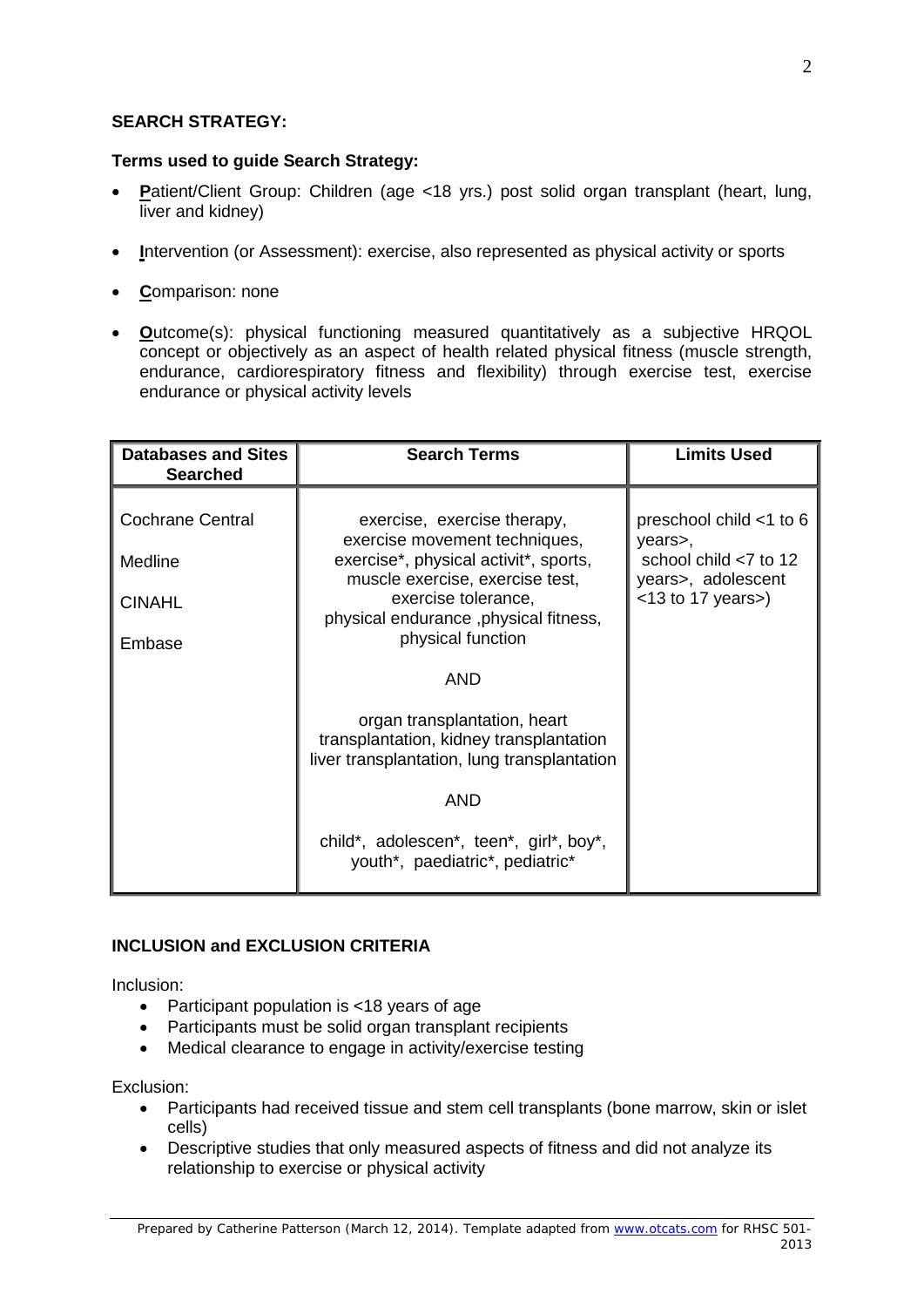# **RESULTS OF SEARCH**

Five relevant studies were located and categorised as shown in Table 1

#### **Table 1:** Summary of Study Designs of Articles Retrieved

| Study Design/ Methodology of<br><b>Articles Retrieved</b> | Level* | <b>Number</b><br>Located | Author (Year)                                                            |
|-----------------------------------------------------------|--------|--------------------------|--------------------------------------------------------------------------|
| Non-Randomized control trial                              | 3      | 1                        | Deliva et al., (2012)                                                    |
| Case control                                              | 4      | $\overline{2}$           | Hamiwka, Cantell, Crawford, &<br>Clark, (2009)<br>Lubrano et al., (2012) |
| Case series (pre and post<br>intervention design)         | 4      | 1                        | Patel et al., (2008)                                                     |
| Single case design                                        | 4      | 1                        | Chang et al., (2013)                                                     |

\*OCEBM Levels of Evidence Working Group. "The Oxford 2011 Levels of Evidence". Oxford Centre for Evidence-Based Medicine.<http://www.cebm.net/index.aspx?o=5653>

## **BEST EVIDENCE**

The following study (Deliva et al., 2012b) was identified as the 'best' evidence and selected for critical appraisal. Reasons for selection were:

- Most recently published and highest level of evidence available
- Primary outcomes were standardized and validated outcome measures of physical function.
- Single blind study
- Non-randomized but no statistical difference between treatment groups at baseline
- Reflects all aspects of my PICO

## **SUMMARY OF BEST EVIDENCE**

**Table 2: Description and appraisal of:** Effects of an Acute, Outpatient Physiotherapy Exercise Program Following Paediatric Heart or Lung Transplantation by **Deliva et al., 2012.**

#### **Aim/Objective of the Study/Systematic Review:**

"To examine the impact of a hospital-attended or home-based, semi-individualized, physiotherapy (PT) prescribed exercise program following paediatric heart or lung transplantation."(Deliva et al., 2012a, p.879)

**Study Design**: Non-randomized control trial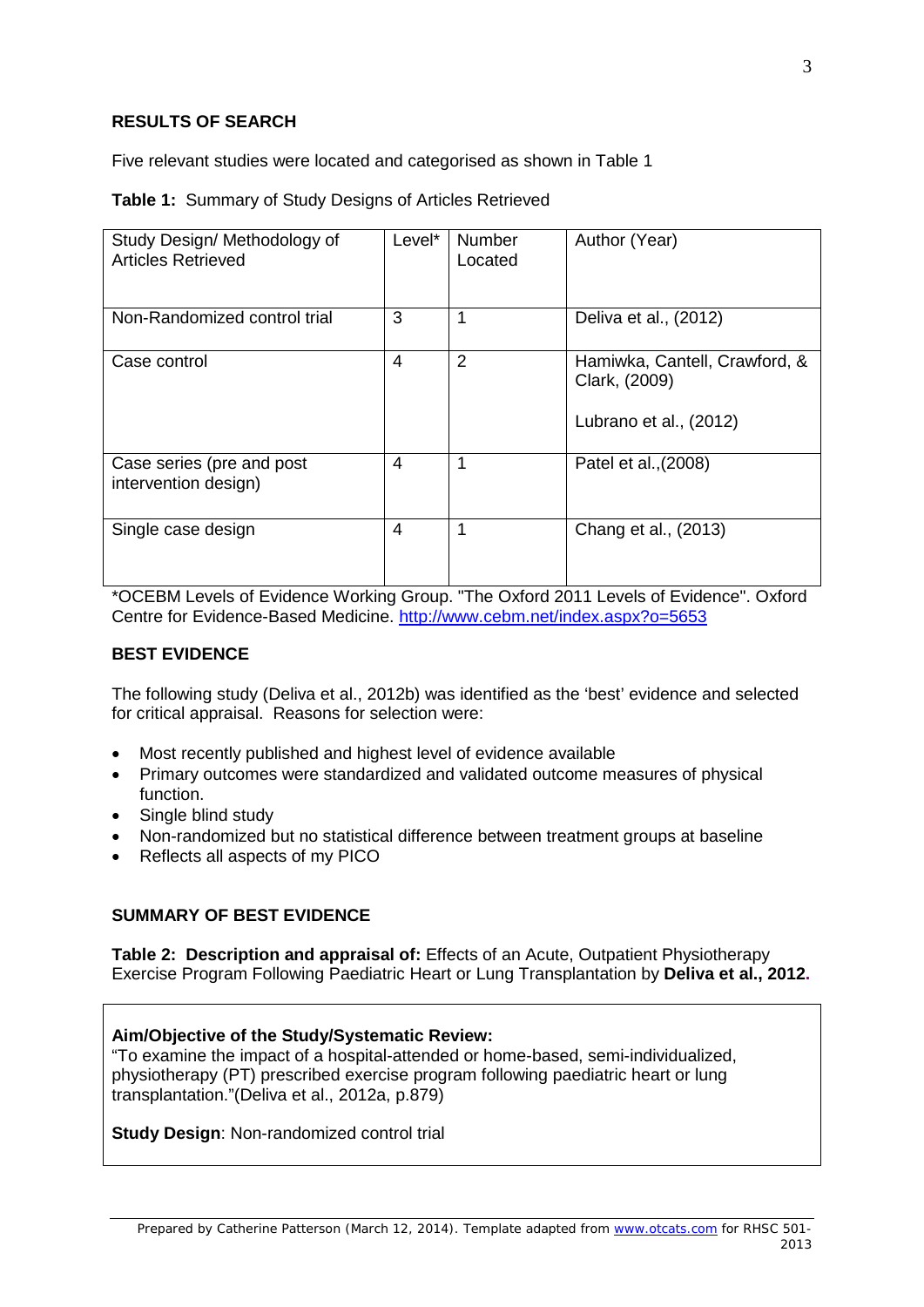**Setting:** An acute care hospital-attended (HA) or home-based (HB) setting. All outcome assessments were performed in the hospital setting.

**Participants:** N=39, participants were enrolled in the study during their hospitalization at the time of transplant between October 2002 and February 2008. Inclusion criteria: Children 6 years and older post heart or lung transplant. Exclusion criteria: Concomitant diagnoses that would interfere with participation in a structured exercise program.

Participants were assigned to one of two groups:

HA: If the participant lived <30 minute commute to the hospital they performed a hospital attended outpatient exercise program with PT supervision. (control group) HB: If the participant lived > 30 minute commute to hospital they performed a home exercise program with parent supervision. (intervention group)

Blinding: Assessors were blind to assigned groupings but therapists and participants were not. Outcomes were measured at baseline (discharge), 3 months and 1-year post discharge.

## **Table 1a: Participant Characteristics at Baseline**

|                                                          | Group 1<br>$HA(n=20)$ | Group 2<br>$HB (n=19)$ |  |
|----------------------------------------------------------|-----------------------|------------------------|--|
| Age                                                      | $13.0 \pm 3.1$        | $12.7 \pm 2.7$         |  |
| <b>Gender</b> (Male/Female)<br>Type of Transplant: (no.) | 8/12                  | 12/8                   |  |
| Heart/lung                                               | 14/6<br>156.6±181.8   | 13/6<br>$157+221.5$    |  |
| Wait times (days)                                        |                       |                        |  |

There was no significant difference in age, gender, transplant type and numbers between groups at baseline.

Three month assessment: 33 participants completed the exercise program HA =15 (4 boys) and  $HB = 18(12 \text{ boys})$ 

One year Assessment**:** 25 participants completed the one year assessment HA=9 (3 boys) and HB=16 (11 boys).

Dropouts (14) were secondary to i) transfer to another facility (3); ii) subject relocation (4) iii) patient deceased (3) iv) infection with prolonged hospitalization (1), v) ongoing multi-system illness (1); vi) complications related to pressure ulcer (1) and vii) recurrent non-attendance (1)**.**

**Intervention/Phenomenon Investigated**: Both groups performed an exercise program 3 times weekly for 3 months. It consisted of "aerobic and resistance training, gross motor activities and stretching based on individual needs, developmental status and sternal healing" (Deliva et al., 2012a, p.880). Activities were progressed by a physiotherapist weekly in clinic or by phone and home-based exercise was tracked by an activity journal. Exercises: resistance level for strengthening was 20-30% of participant's maximal load and increased one pound when participant could perform 30 repetitions. Aerobic exercise was based on reported physical exertion using the modified Borg scale with a goal to achieve a minimum of 30 minutes of an intensity of 4-5/10. Stretches were low load and prolonged (>30 sec).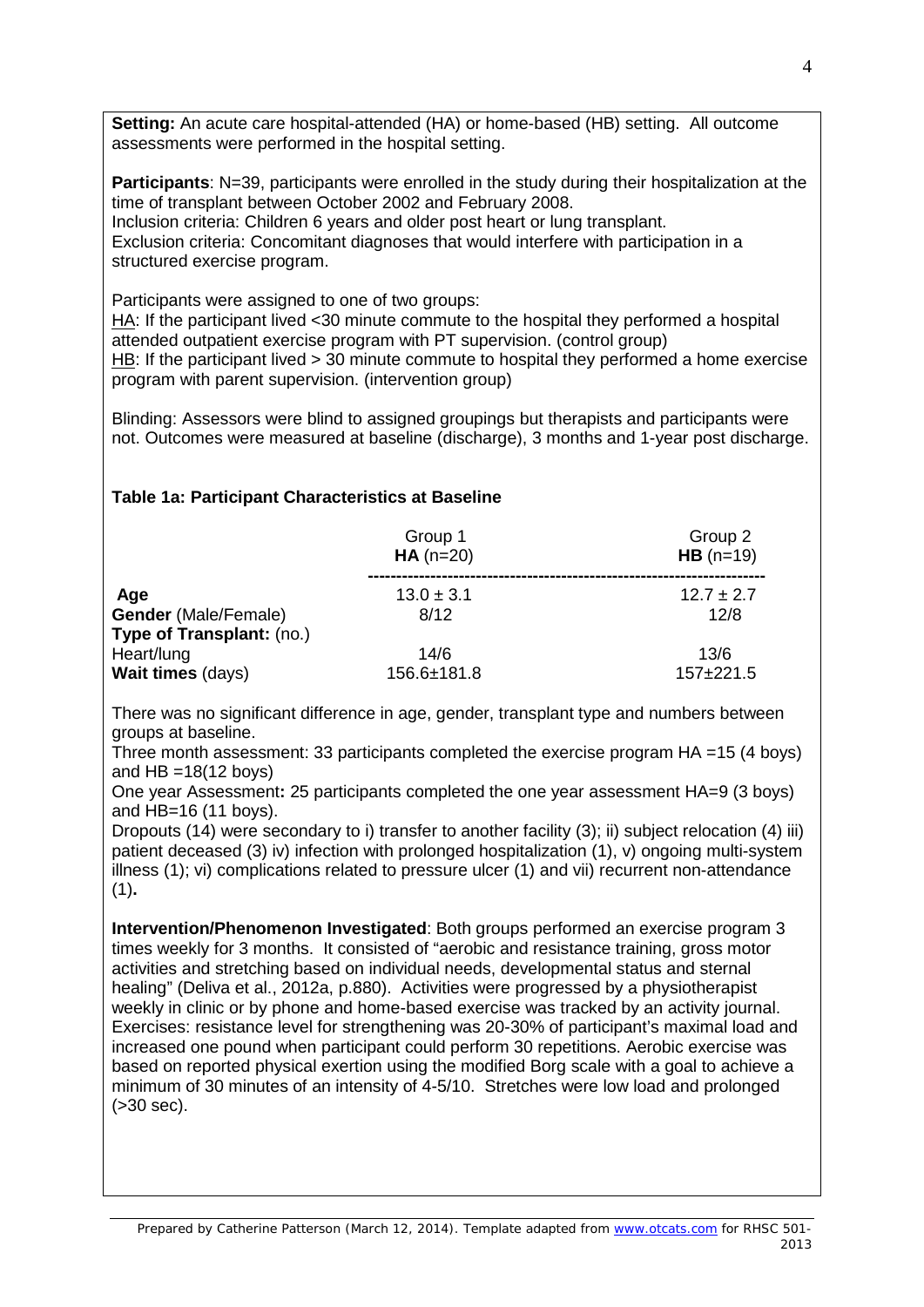#### **Outcome Measures:**

## **Primary**

**1)** Exercise capacity**:** Exercise endurance was measured by Six Minute Walk test (SMW). It is a valid and reliable submaximal exercise test that represents distance covered walking for six minutes. It is standardized and was conducted according to the ATS guidelines.

2) Strength**:** A Hand-Held Dynamometer (HHD) was used to assess isometric muscle strength of ankle dorsiflexors, knee extensors, hip extensors, abductors and flexors, shoulder abductors and flexors and elbow flexors and extensors. It is a reliable measure when a standardized protocol is used with one assessor as referenced in this study.

3) Flexibility**:** Goniometry was used to measure Hamstrings (popliteal angle) and gastocs/soleus. Lower back flexion/extension was measured using the modified-Schober's test. Both are reliable and valid tests. Shoulder flexibility was measured with the "Hand behind Back" method that has no reports of validity or reliability.

## **Secondary**

1) Heart rate, respiratory rate, oxygen saturations: Portable saturation monitor measured all.

2) Exertion: The modified Borg scale is a visual analog scale of the rate of perceived exertion and is a valid and reliable indicator of exercise intensity.

**3)** Dyspnea: The Dyspnea Index is a 15 count breathlessness score. It is not validated and requires practice for reliability.

# **Main Findings:**

There were no differences at any time point in physical fitness parameters found between HA and HB exercise groups. The entire cohort demonstrated significant improvements in functional exercise capacity, proximal muscle group strength and hamstring, shoulder and low back flexibility at program completion (3 months) and at one year (See Table 1a.). As an entire cohort, older age and male gender were associated with longer SMW distance. There was smaller improvement in SMW distance in males and those with diagnoses other than congenital heart disease.

## **Table 1a: Significant Changes in Cohort Health Related Fitness over Time**

| <b>Entire Cohort</b>              |                   |                  |                 |                                     |                                  |
|-----------------------------------|-------------------|------------------|-----------------|-------------------------------------|----------------------------------|
| Outcome measured                  | <b>Baseline</b>   | 3 month          | 1 yr.           | Initial vs.<br>3 month<br>(p value) | Initial vs<br>1 yr.<br>(p value) |
| <b>Exercise Capacity (metres)</b> |                   |                  |                 |                                     |                                  |
| <b>SMW</b> distance               | $425.7+$<br>109.4 | $500.6+$<br>93.6 | $528.5\pm 66.6$ | $P=0.0001$                          | $P = 0.001$                      |
| Strength (kgs)                    |                   |                  |                 |                                     |                                  |
| Right shoulder flexion            | $4.6 \pm 3.5$     | $6.2 \pm 3.9$    | $6.8 \pm 3.9$   | 0.002                               | 0.008                            |
| Left shoulder flexion             | $4.3 \pm 3.2$     | $6.3 \pm 3.9$    | $6.7 \pm 4.0$   | < 0.001                             | 0.006                            |
| Left shoulder abduction           | $4.2 \pm 2.9$     | $5.4 \pm 2.8$    | $5.9 \pm 3.9$   | 0.009                               | $0.09*$                          |
| Right elbow flexion               | $6.4 \pm 4.4$     | $8.0 \pm 4.5$    | $8.5 \pm 4.4$   | 0.01                                | 0.02                             |
| Left elbow flexion                | $7.2 \pm 9.8$     | $7.4 \pm 4.7$    | $8.3 \pm 4.5$   | 0.04                                | 0.02                             |
| Left hip flexion                  | $9.0 \pm 5.2$     | $10.1 +$<br>5.5  | $10.6 \pm 5.1$  | 0.05                                | $0.11*$                          |
| Left hip extension                | $7.4 \pm 3.7$     | $9.4 \pm 5.2$    | $9.2 \pm 5.8$   | 0.03                                | $0.14*$                          |
| Flexibility                       |                   |                  |                 |                                     |                                  |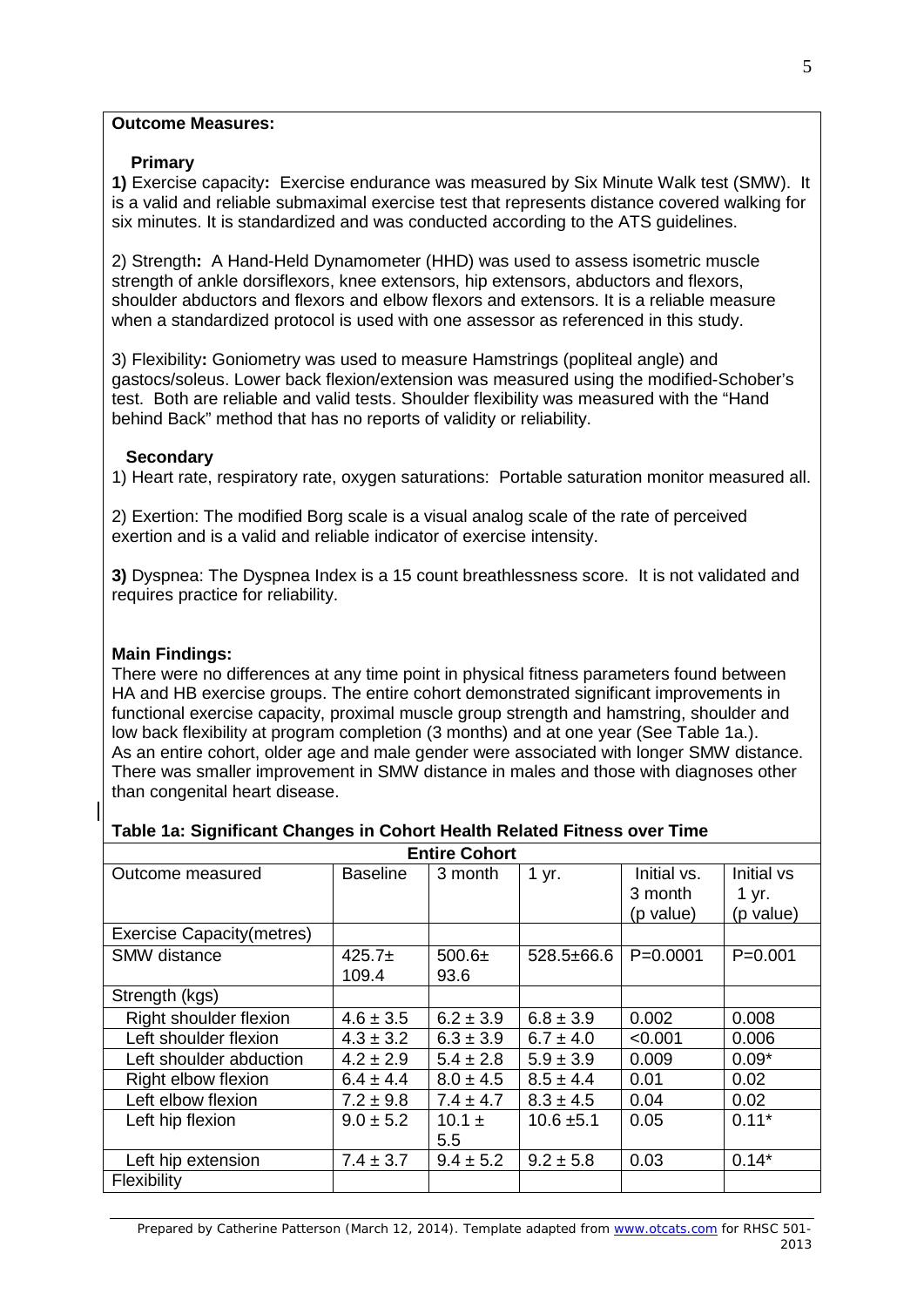| Right Popliteal angle $( \circ )$ | $153+17$       | $160+11$       | No change     | $P=0.02$   | $P=0.05$    |
|-----------------------------------|----------------|----------------|---------------|------------|-------------|
| Left popliteal angle              | $155 + 18$     | 161±13         | No change     | $P=0.06**$ | $P = 0.05$  |
| Right hand behind                 | $8.8 + 6.5$    | $6.2 \pm 5.9$  | $3.2 + 4.9$   | $P=0.002$  | $P = 0.001$ |
| head(inches)                      |                |                |               |            |             |
| Left hand behind head             | $12.5 + 9.0$   | n/a            | $7.7 \pm 6.3$ | n/a        | $P = 0.003$ |
| Lumbar flexion                    | $16.5 \pm 3.2$ | $18.2 \pm 3.0$ | $19.0 + 2.8$  | $P=0.002$  | $P = 0.001$ |

(\* p value not significant at one year,\*\* approaching significance)

**Conclusions:** *"*This is the first prospective study to examine both HB and HA exercise rehabilitation programs in the recovery following paediatric heart and lung transplantation. Both intervention groups demonstrated improved health related fitness to a similar degree in the first months after transplant. "(Deliva et al., 2012a, p.885).

The results suggest that a PT home exercise prescription may be an effective way to address the gap in community resources for the pediatric population.

**Critical Appraisal:** There was a focused and well defined research question with an appropriate in depth literature review.

*Design:* The study was a non-randomized control trial. Rehabilitation programs were the standard of care post thoracic transplant so it was unethical to not provide a treatment program to both groups.

**Sample:** It was a sample of convenience, described in detail with specific inclusion/exclusion criteria. Group assignment was not randomized and based on patient geographic location with no significant difference in baseline characteristics between groups. Informed consent was attained.

 *Outcomes:* Outcome measures were appropriate. Use of the SMW test represents exercise tolerance but may miss significant physiological differences in true aerobic capacity that could be measured with a peak exercise test. Measures of key outcomes were done pre and post treatment intervention (baseline/3 months) and at one year for long-term effects. Dropouts were reported.

*Interventions***:** Subjects and treating therapists were not blinded**.** Exercise Intervention was well described.

*Results***:** Point measures and measures of variability were provided for primary and secondary outcomes with means and standard deviations, but confidence intervals were not provided.

## **Bias:**

Allocation Bias: Not randomized, differences between groups that are not measured may impact outcomes

Maturation Bias: Sampling occurred over 5 ½ years. Changes in surgical intervention and medical care may impact participant's outcomes. Improvements in the entire cohort's physical outcomes may have occurred just as a result of physical recovery and maturation over time post transplant.

Attrition Bias: Participants lost to follow-up was not equal between groups. Overall loss at 3 months is 14% and 31% at one year. There were also more boys in the HB group. Boys generally have higher physical activity levels, (Colley et al., 2011) which may favour the HB group.

Intervention Bias: Control for contamination or co-intervention is not addressed and the principle of intention to treat analysis is not utilized.

## **Interpretation of Results:**

The transferability of this study is favourable. It represents a participant, setting and intervention consistent with the acute care rehabilitation of this patient population. Clinical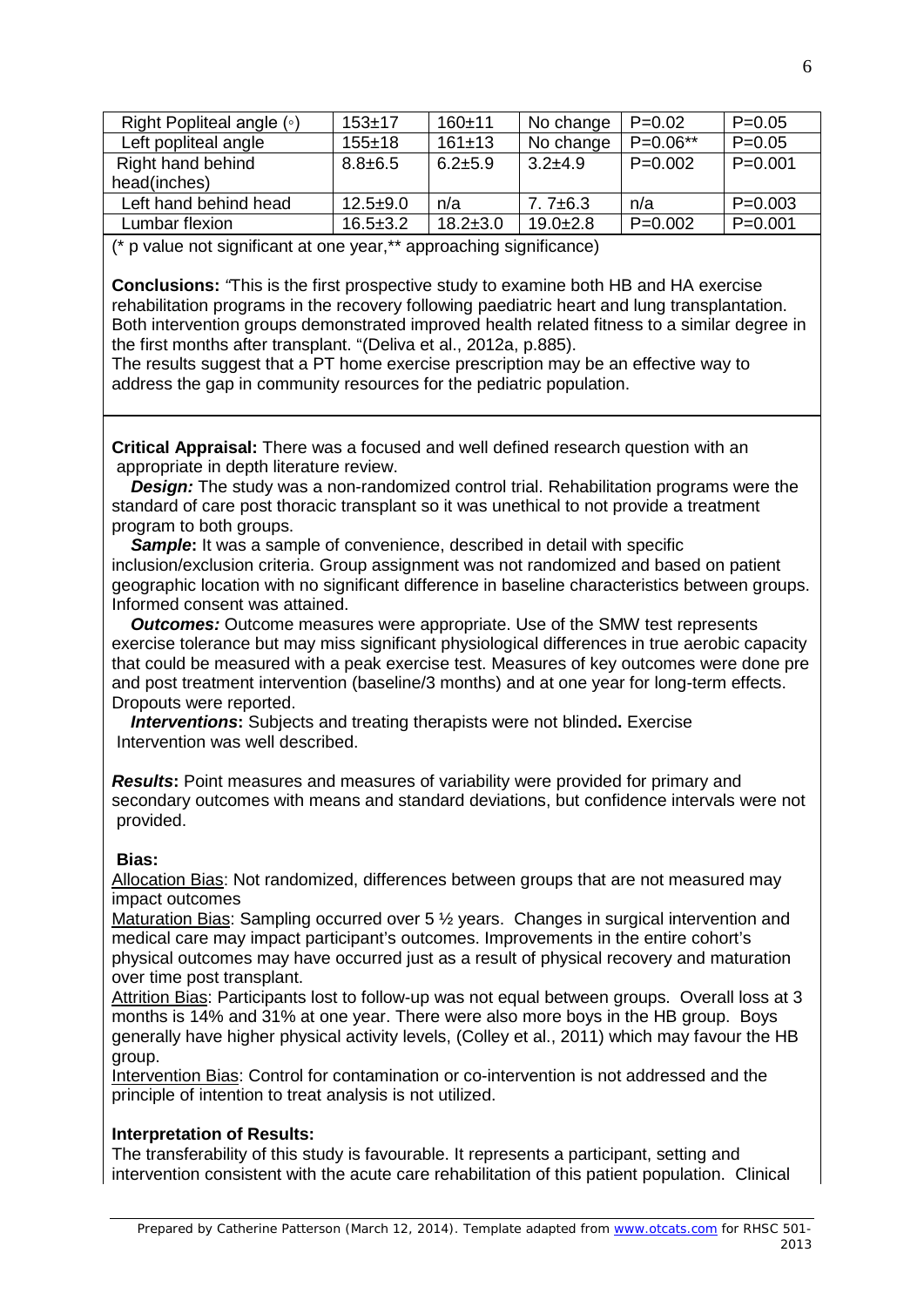significance may be attributed to changes in the SMW distance as average distances increased in amounts much greater amount than those attributed to maturation (25 metres), (Geiger, 2007).

Minimal clinical difference>25m in both HB and HA group

**Table 1b: Change in SMW distance baseline/12 months (metres):** 

| Group |          | mean±SD      | CI(5-95)    |
|-------|----------|--------------|-------------|
| HВ    | ィに<br>ັບ | 81.79±100.85 | 32.38-131.2 |
| ЧA    |          | 107.6±102.41 | 40.7-157.01 |
|       |          |              |             |

Between groups: difference of means=  $25.81 \pm 101.63$  Confidence interval= (-61.63-113.25) There is a clinically significant change within each group but between groups there is uncertainty about the clinical significance and it is not statistically significant p=0.49.

Confidence interval was calculated using: Herbert R. Confidence Interval Calculator (2013). http://www.pedro.org.au/english/downloads/confidence-interval-calculator/. Accessed on March 1, 2014.

## **Summary/Conclusion:**

Study results showed no statistically significant differences in physical parameters between groups at any time. Together, the entire cohort showed improvements in fitness outcomes post-intervention and at one year. Lack of randomization and a non-intervention control group created difficulty in determining the effectiveness of the intervention as opposed to the influence of natural recovery on physical performance. A larger multi-centred randomized control trial to develop definitive evidence is warranted.

# **IMPLICATIONS FOR PRACTICE, EDUCATION and FUTURE RESEARCH**

- The health benefits associated with physical activity and exercise have been established in both healthy children and the adult transplant population (Didsbury et al., 2013b; Janssen, 2007). Despite their complex medical needs, children post transplant may benefit from regular participation in physical exercise, although its effectiveness in this population remains to be definitively established.
- Short term rehabilitation is provided in an acute care setting post transplant, although the burden related to travel and missed school, limits the length of intervention. Paediatric rehabilitation programs within the community setting are scarce. As demonstrated in Deliva et al., (2012), a home based exercise program may be an effective way to address the issue of limited community resources.
- Due to the small and complex patient population, research associated with exercise in paediatric solid organ transplant transplantation is sparse and present studies are of low quality. Establishing the effectiveness of exercise post paediatric transplant could lead to increased rehabilitation programs and better health outcomes in this population decreasing health care costs associated with this chronic disease.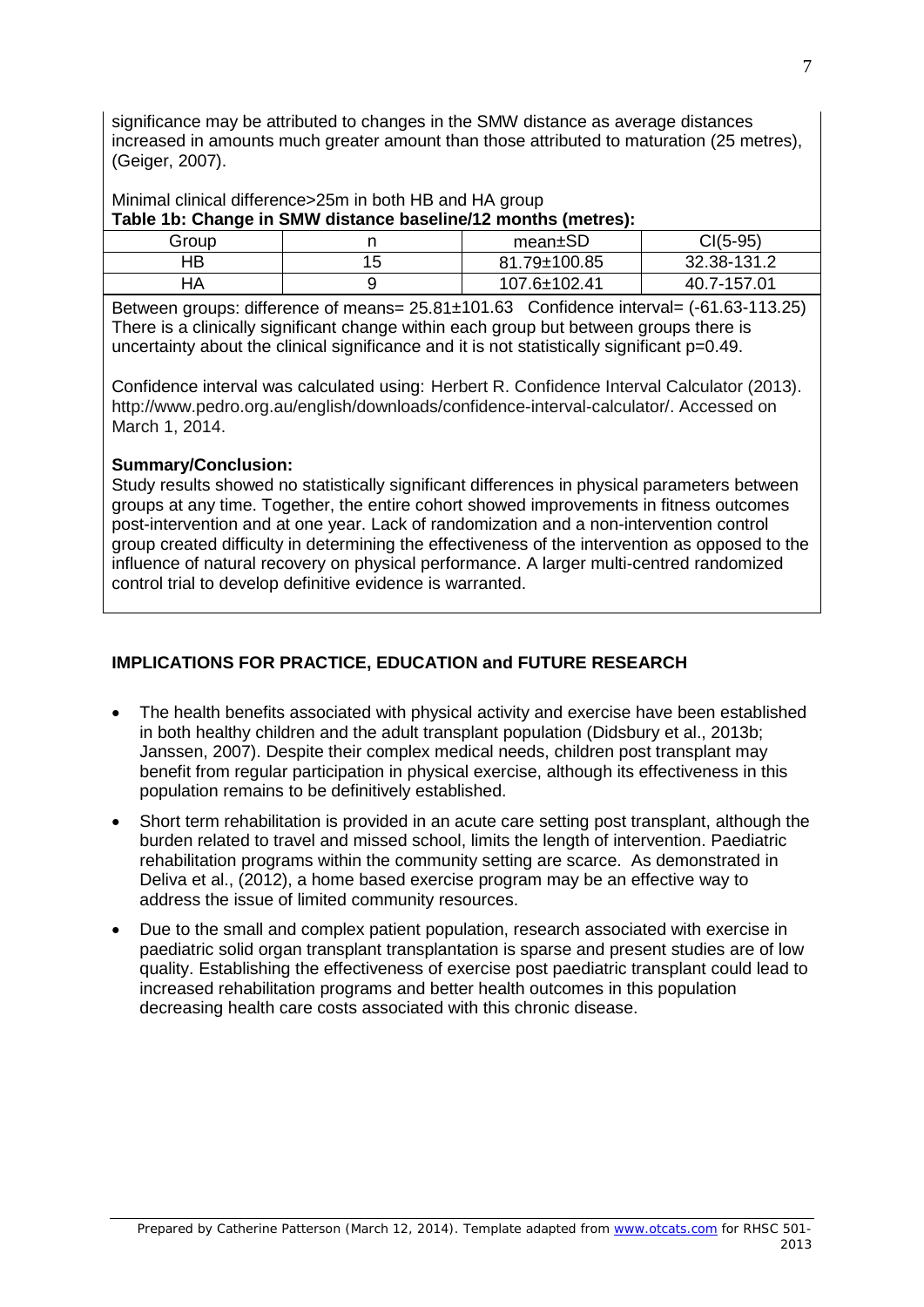#### References

- American Thoracic Society (2002). ATS Statement: Guidelines for the six-minute-walk test. Am J *Respiratory Critical Care Medicine*, 166, 111–117.
- Chang, K. V., Chiu, H., Wang, S., Lan C., Chen,S.Y., Chou, N., Wu, M., . Lai, J. S. (2013). Cardiac rehabilitation in a pediatric patient with heart retransplantation. A single case study.*European Journal of Physical Rehabilitation Medicine*. Advanced online publication retrieved from www.minervamedical.it/en/getfreepdf/BXKa3osq%252BqpCDXf6whUasAbSZup7ft
- Clark, C., Cantell, M., Crawford, S., & Hamiwka, L. (2012). Accelerometry-based physical activity and exercise capacity in pediatric kidney transplant patients. *Pediatric Nephrology, 27*(4), 659- 665. doi:10.1007/s00467-011-2054-z
- Clarkson, H.M, Gilwich, GB.(1989). *Musculoskeletal Assessment: Joint Range of Motion and Manual Muscle Strength.* Baltimore: Williams & Wilkins.
- Colley, R. C., Garriguet, D., Janssen, I., Craig, C. L., Clarke, J., & Tremblay, M. S. (2011). Physical activity of canadian children and youth: Accelerometer results from the 2007 to 2009 canadian health measures survey. *Health Reports, 22*(1), 15-23.
- Davis, J. A., McBride, M. G., Chrisant, M. R. K., Patil, S. M., Hanna, B. D., & Paridon, S. M. (2006). Longitudinal assessment of cardiovascular exercise performance after pediatric heart transplantation. *Journal of Heart and Lung Transplantation, 25*(6), 626-633. doi:10.1016/j.healun.2006.02.011
- Deliva, R. D., Hassall, A., Manlhiot, C., Solomon, M., McCrindle, B. W., & Dipchand, A. I. (2012a). Effects of an acute, outpatient physiotherapy exercise program following pediatric heart or lung transplantation. *Pediatric Transplantation, 16*(8), 879-886. doi:10.1111/petr.12003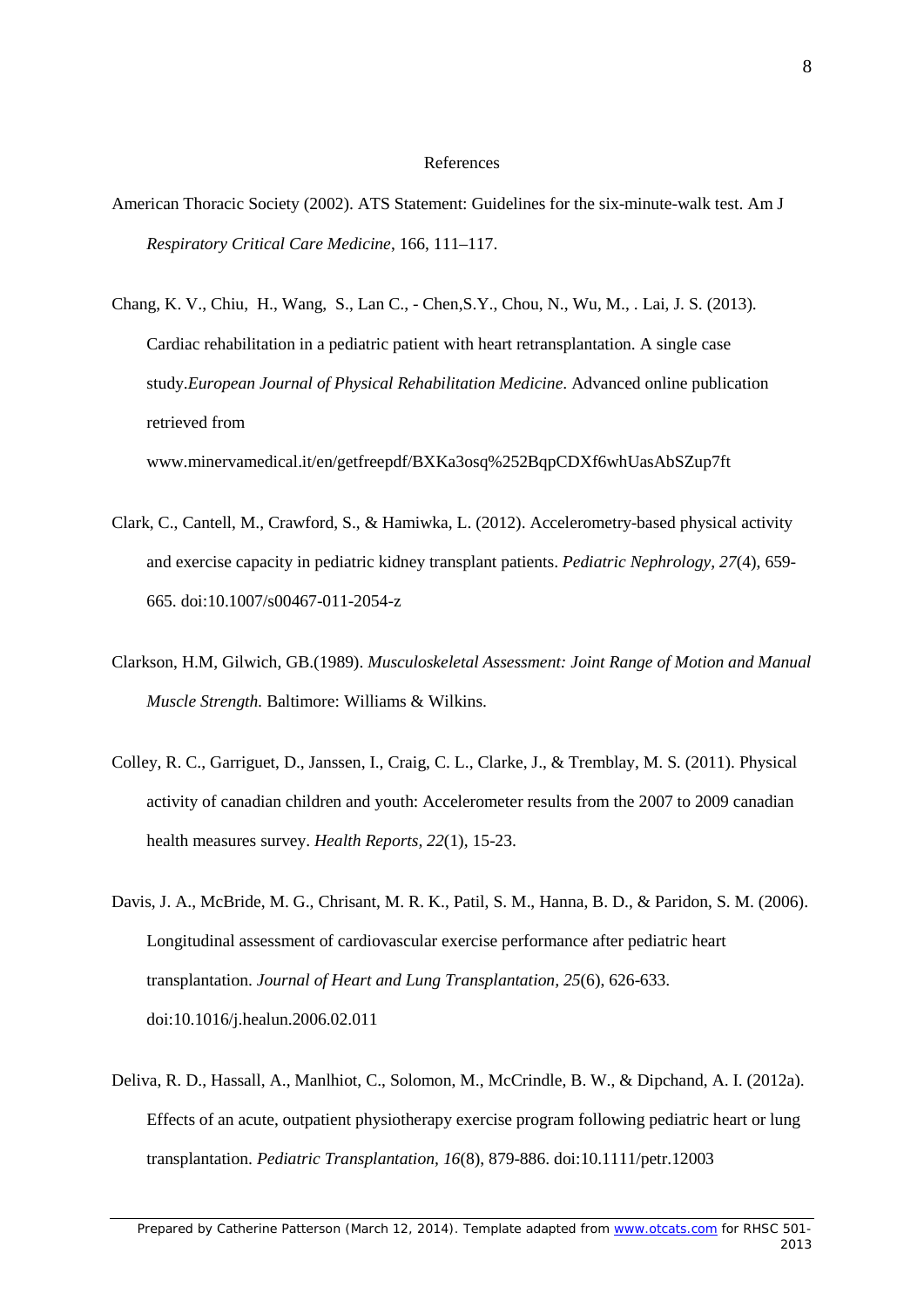- Deliva, R. D., Hassall, A., Manlhiot, C., Solomon, M., McCrindle, B. W., & Dipchand, A. I. (2012b). Effects of an acute, outpatient physiotherapy exercise program following pediatric heart or lung transplantation. *Pediatric Transplantation, 16*, 879-886. doi[:http://dx.doi.org/10.1111/petr.12003](http://dx.doi.org/10.1111/petr.12003)
- Didsbury, M., McGee, R. G., Tong, A., Craig, J. C., Chapman, J. R., Chadban, S., & Wong, G. (2013a). Exercise training in solid organ transplant recipients: A systematic review and metaanalysis. *Transplantation, 95*(5), 679.
- Geiger, R. (2007). Six-minute walk test in children and adolescents. *J Pediatr, 150*(4), 395-399.e2.
- Hamiwka, L. A., Cantell, M., Crawford, S., & Clark, C. G. (2009). Physical activity and health related quality of life in children following kidney transplantation. *Pediatric Transplantation, 13*, 861- 867. doi[:http://dx.doi.org/10.1111/j.1399-3046.2009.01195.x](http://dx.doi.org/10.1111/j.1399-3046.2009.01195.x)
- Janssen, I. (2007). Physical activity guidelines for children and youth. *Applied Physiology, Nutrition, and Metabolism, 32*, S109.
- Krasnoff, J. B., Mathias, R., Rosenthal, P., & Painter, P. L. (2006). The physical fitness of pediatric kidney and liver transplant recipients: 976. *Medicine & Science in Sports & Exercise, 38*, S93.
- Lubrano, R., Tancredi, G., Bellelli, E., Gentile, I., Scateni, S., Masciangelo, R., . . . Elli, M. (2012). Influence of physical activity on cardiorespiratory fitness in children after renal transplantation. *Nephrology Dialysis Transplantation, 27*, 1677-1681. doi[:http://dx.doi.org/10.1093/ndt/gfr434](http://dx.doi.org/10.1093/ndt/gfr434)
- Ng, V. L., Fecteau, A., Shepherd, R., Magee, J., Bucuvalas, J., Alonso, E., . . . and the Studies of Pediatric Liver Transplantation Research Group. (2008). Outcomes of 5-year survivors of pediatric liver transplantation: Report on 461 children from a north american multicenter registry. *Pediatrics, 122*(6), e1128-e1135. doi:10.1542/peds.2008-1363
- Nobili, V., & de Goyet, J. (2013). Pediatric post-transplant metabolic syndrome: New clouds on the horizon. *Pediatric Transplantation, 17*(3), 216-223. doi:10.1111/petr.12065